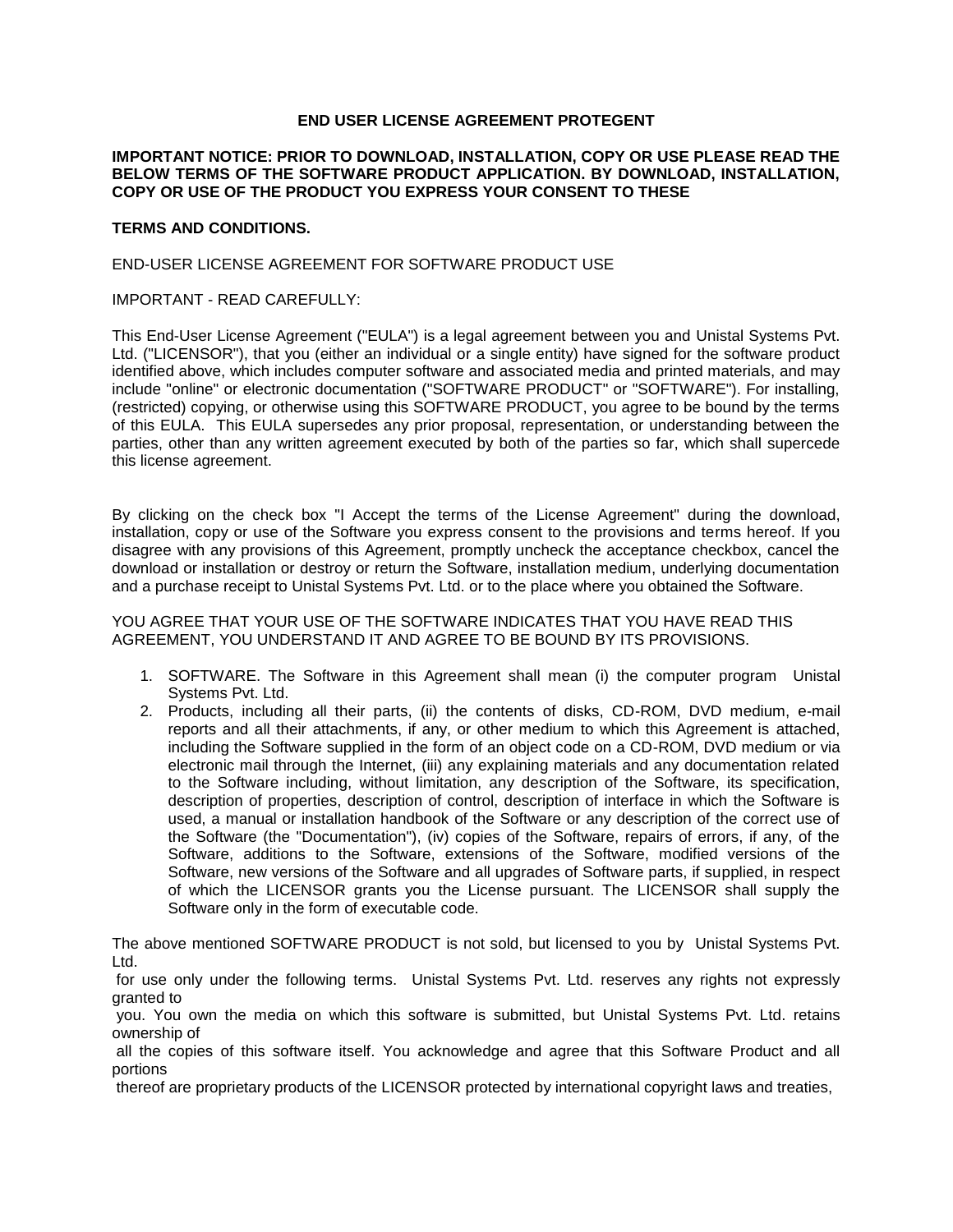as well as other intellectual property laws and treaties. All rights, title and interest in and to this software including

associated intellectual property rights, are and shall remain with the LICENSOR. This license agreement does not convey to you an interest in or to this software, but only a limited right of use, revocable in accordance with the terms of this License Agreement.

2. GRANT OF LICENSE. Unistal Systems Pvt. Ltd. grants you a nonexclusive license to use theabove mentioned Software product only as authorized in this License agreement:

You may use one copy of the Software Product identified above on a single computer for your personal use. This SOFTWARE is in "use" on a computer when it is loaded into temporary memory (i.e., RAM) or installed into permanent memory (e.g., hard disk, CD-ROM, or other storage device) of that computer. However, installation on a network server for the sole purpose of internal distribution to one or more computer(s) shall not constitute "use", because a separate license is required for the network server and for each computer, to which this SOFTWARE is distributed from the network server.

3. COPYRIGHT: All title and copyrights in and to this SOFTWARE PRODUCT(including but not limited to any images, photographs, animations, video, audio, music, text, and "applets" incorporated into this SOFTWARE PRODUCT), the accompanying printed materials, and any copies of this SOFTWARE PRODUCT are owned by Unistal Systems Pvt. Ltd.

You must treat this SOFTWARE PRODUCT like any other copyrighted material except that you may make one copy of this SOFTWARE PRODUCT solely for the purpose of backup. This backup shall include LICENSOR's copyright and other proprietary notices. Except as authorized through this paragraph, no copies of this SOFTWARE PRODUCT or any portions thereof may be made by you or any person under your authority or control.

You may not copy the printed materials accompanying this SOFTWARE PRODUCT.

4. TRADEMARKS: The logo and the slogan are trademarks of the LICENSOR. "Windows", "Windows XP", and/or other Microsoft products are trademarks of Microsoft Corporation. All other trademarks are owned by respective owners of the software. Noright, license, or interest to such trademarks is granted hereunder, and you agree that no such right, license, or interest shall be asserted by you with respect to such trademarks.

5. RESERVATION OF RIGHTS: All rights to the Software, except for the rights expressly granted in this Agreement to you as the End User of the Software, are reserved by the LICENSOR for itself.

6. RESTRICTIONS:

a. You may not reverse engineer, decompile, disassemble, modify, translate, make any attempt to discover the source code of or create derivative works of this SOFTWARE, in any other manner, except for the scope in which such limitation is explicitly prohibited by law.

b. You may create for yourself one copy of the Software on a medium for permanent storing of data as a back-up copy, provided that your archive back-up copy shall not be installed or used on any other computer. The creation of any other copy of the Software shall be a violation of this Agreement.

c. You may not sell the Software, sublicense or lease it to another person or hire the Software from another person or lend the Software.

d. You may not use, modify, interpret, reproduce or transfer rights to use the Software or copies of the Software in any manner other than as provided for in this Agreement.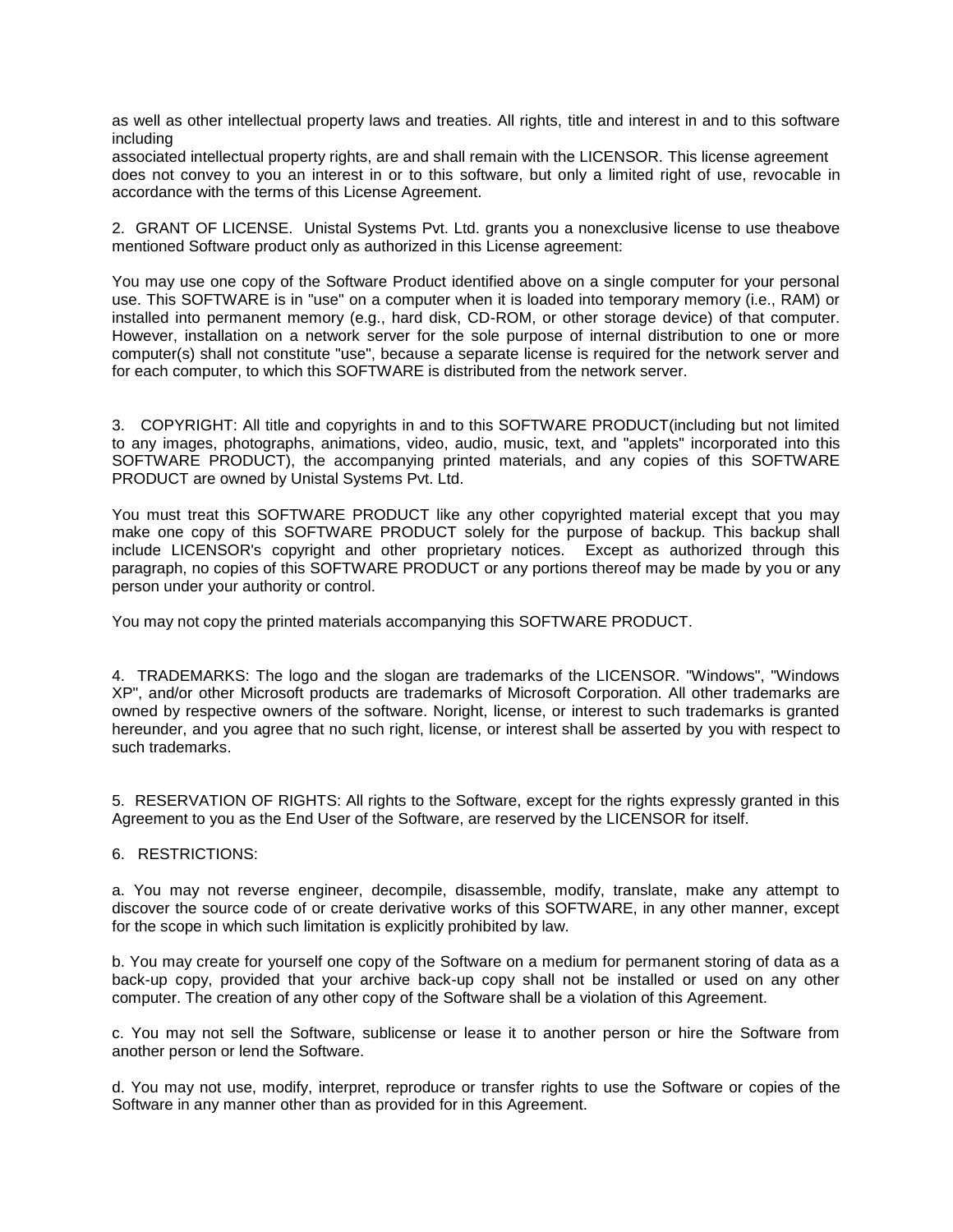e. You may not charge for distributing copies of the "Evaluation versions" of this SOFTWARE PRODUCT to third parties. You may NOT distribute copies of the "registered versions" of this SOFTWARE PRODUCT to third parties.

f. You may use the Software supplied as NFR or trial version exclusively for verifying and testing the Software features. You may also use the NFR Software for demonstration purposes.

g. You agree to use the Software only in the manner which is in accordance with all applicable legal regulations in the laws under which you use the Software including, without limitation, in accordance with applicable limitations arising from the Copyright Act and other intellectual property rights.

h. You must exercise the rights of the End User in person or through your employees, if any. As the End User you may only use the Software to ensure your activity and protect only those computer systems for which you have obtained and paid for the License.

7. LICENSE FEE: The license fee paid by you is for the license granted under this License Agreement. Such fee is not refundable in the event that the license granted herein is terminated as provided for herein.

8. LICENSE PERIOD: This License Agreement becomes effective upon the usage of this SOFTWARE PRODUCT, along with the license key and shall continue until terminated. You may terminate this License Agreement at any time by returning this software and all copies thereof and extracts there from to the LICENSOR. The LICENSOR may terminate this License Agreement, and this License Agreement shall be deemed automatically terminated, upon the breach of any term hereof by you. Upon such termination by the LICENSOR, you agree to return this SOFTWARE PRODUCT and all copies and portions thereof and extracts there from to the LICENSOR.

9. SUPPORT SERVICES: "Support Services" means: (a) Regular detection and disinfection Updates of the anti-virus,anti-spyware database,Free software updates, including version upgrades; (b) Technical support via Internet, Chat, Remote and phone provided by LICENSOR and/or business partner.

The LICENSOR or its business partners shall ensure help and support in troubleshooting and debugging in the use of the most up-to-date version of the Software throughout published operating hours. Any requirements for help and Technical support received outside of operating hours shall be deemed to have been received on the following business day.

A requirement for help and Technical support must be sufficiently certain and must contain data enabling the replication of the reported problem. If necessary, the End User shall be obliged to provide necessary assistance in solving a reported problem.

Support Services shall become available only after Software activation. The LICENSOR's technical support service is also entitled to demand from you additional registration for identifier awarding for Support Services rendering. Until Software activation and/or obtaining of the License,the Technical Support service renders only assistance in Software activation and registration of the End User by necessary means as specified by the LICENSOR in this agreement.

Support Services are provided only if and when you have the latest version of the Software (including service packs if any) as updated by the LICENSOR on his official website.

a) UPDATES AND LICENSE: An Updating shall include each new version or change of the Software or individual parts thereof, which the LICENSOR shall release on its websites or the websites of its business partners. The LICENSOR shall make the Update accessible to the End User from the protected area of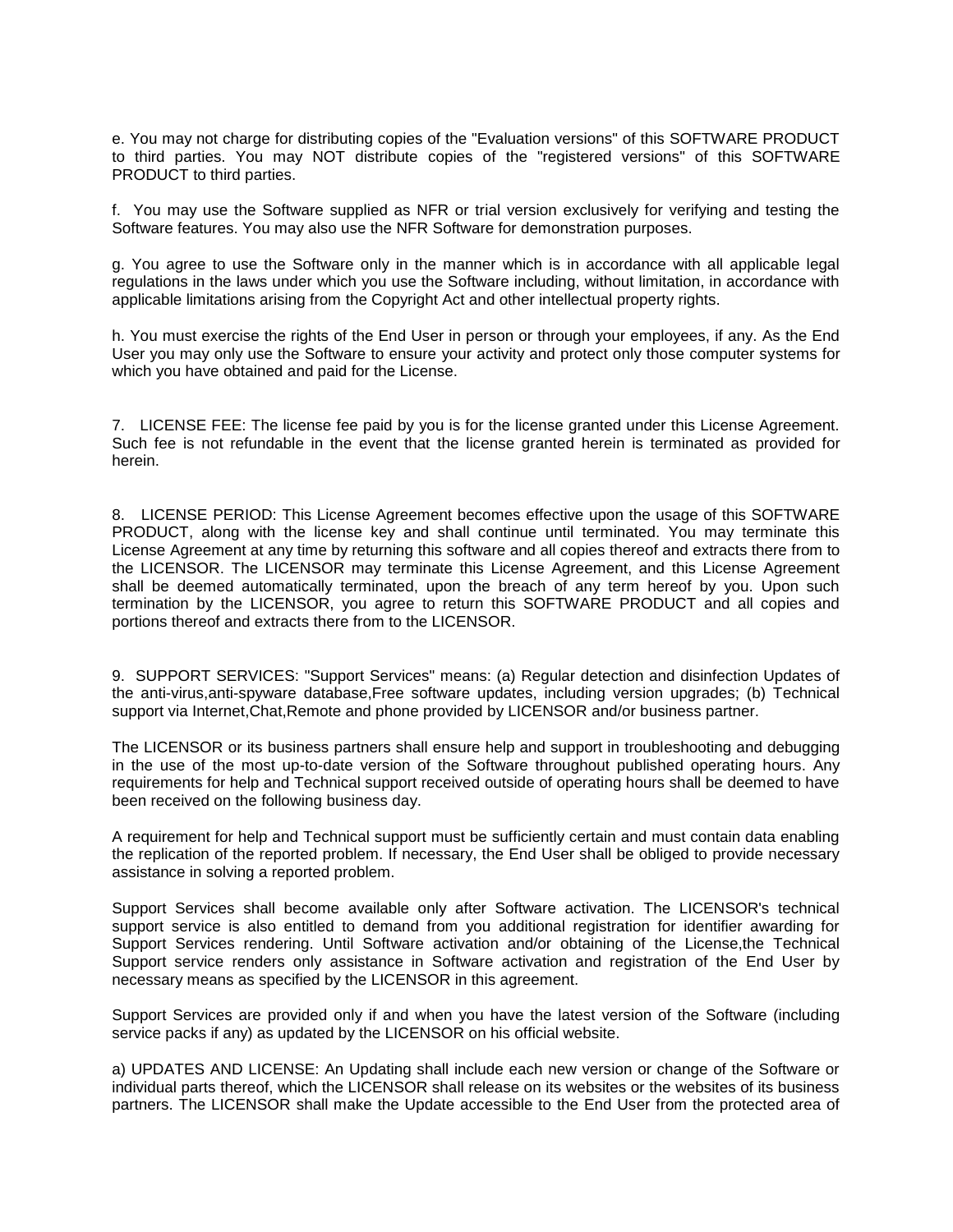its websites through the Internet network. Access to the Update shall require a unique identifier (the "License"). The License of the End User shall consist of a random combination of alphanumeric characters and/or a valid username and password and/or a binary key file and shall be automatically generated by the LICENSOR's business system. The License shall be delivered to the End User in the form of an email message, be inserted in commercial packaging of the Licensed Product, or be delivered in another appropriate manner. The End User shall be obliged to protect the License against damage, loss or misuse. Upon discovery of the first loss/misuse of the License of the End User, the LICENSOR shall make the original License functionless and issue a new License for the End User .The End User shall be obliged to provide to the LICENSOR all data to be required by the LICENSOR in investigation of the misuse of the License including, but not limited to, access to records of operation of computer systems, records of accesses to files, as well as other necessary data. In case of misuse of the new License is discovered, the LICENSOR can revoke the License immediately and without any compensation for the End User. The right of the LICENSOR to compensation for damage shall not be affected by immediate revocation of the License. The End User shall be obliged to obtain the Update only from the websites of the LICENSOR . The End User agrees to install each new version or changes of the Licensed Product as soon as it has obtained them or no later than at the time to be specified by the LICENSOR in the Software, the Documentation thereof, or on the websites of the LICENSOR or of its business partners. The LICENSOR shall not be held liable for damage occurred by breach of the End User's obligation to install each new version or changes of the Software and/or installation of the Updating from sources other than the Authorized Sources.

# b) DISCONTINUITY OF SUPPORT:

The LICENSOR shall not be obliged to provide any support, particularly if a reported error:

a. results from any unauthorized interference with the Software, its source code, or by the use of incorrect parameters or settings of the Software,

b. has occurred by the fault of servicing staff, or by the use of the Software in non-compliance with the Documentation,

c. has already been resolved by the issuance of the Update, which the End User failed to install,d. the End User has failed to pay the License Fee or

e. is otherwise provided for in this Agreement.

Support Services will terminate unless renewed annually or for the license period obtained by the end user by payment of the then current annual charges and by successful completion of the order process.

10. LIMITED WARRANTY ON MEDIA: The LICENSOR warrants the media on which this software is recorded to be free from defects in materials and faulty workmanship under normal use for a period of seven (7) days from the date of delivery. Any implied warranties of merchantability and fitness for a particular purpose are limited to 7 days only from the date of delivery. Unistal Systems Pvt. Ltd. will, at its option, replace the media with additional media charges. Unistal Systems Pvt. Ltd. shall have no responsibility to replace the media damaged by accident, abuse or misapplication.

11. DISCLAIMER OF WARRANTY ON SOFTWARE PRODUCT: THIS SOFTWARE PRODUCT IS PROVIDED 'AS IS' WITHOUT WARRANTY OF ANY KIND. Unistal Systems Pvt. Ltd. EXPRESSLYDISCLAIMS ALL IMPLIED WARRANTIES, INCLUDING BUT NOT LIMITED TO IMPLIED WARRANTIES OF MERCHANTABILITY AND FITNESS FOR A PARTICULAR PURPOSE ESPECIALLY. Unistal Systems Pvt. Ltd. DOES NOT GUARANTEE THIS SOFTWARE PRODUCT IN TERMS OF CORRECTNESS,ACCURACY, RELIABILITY, OR OTHERWISE. THE ENTIRE RISK AS TO THE RESULTS AND PERFORMANCE OF THE SOFTWARE PRODUCT IS IMPLIED ON YOU. Unistal Systems Pvt. Ltd. DOES NOT WARRANT THE ACCURACY OF ANY STATISTICS GATHERED BY THIS SOFTWARE.THE LICENSOR RESRVES THE RIGHT TO MAKE CHANGES TO ANY OR ALL PARTS OF THIS SOFTWARE PRODUCT AT ANY TIME WITHOUT NOTICE.